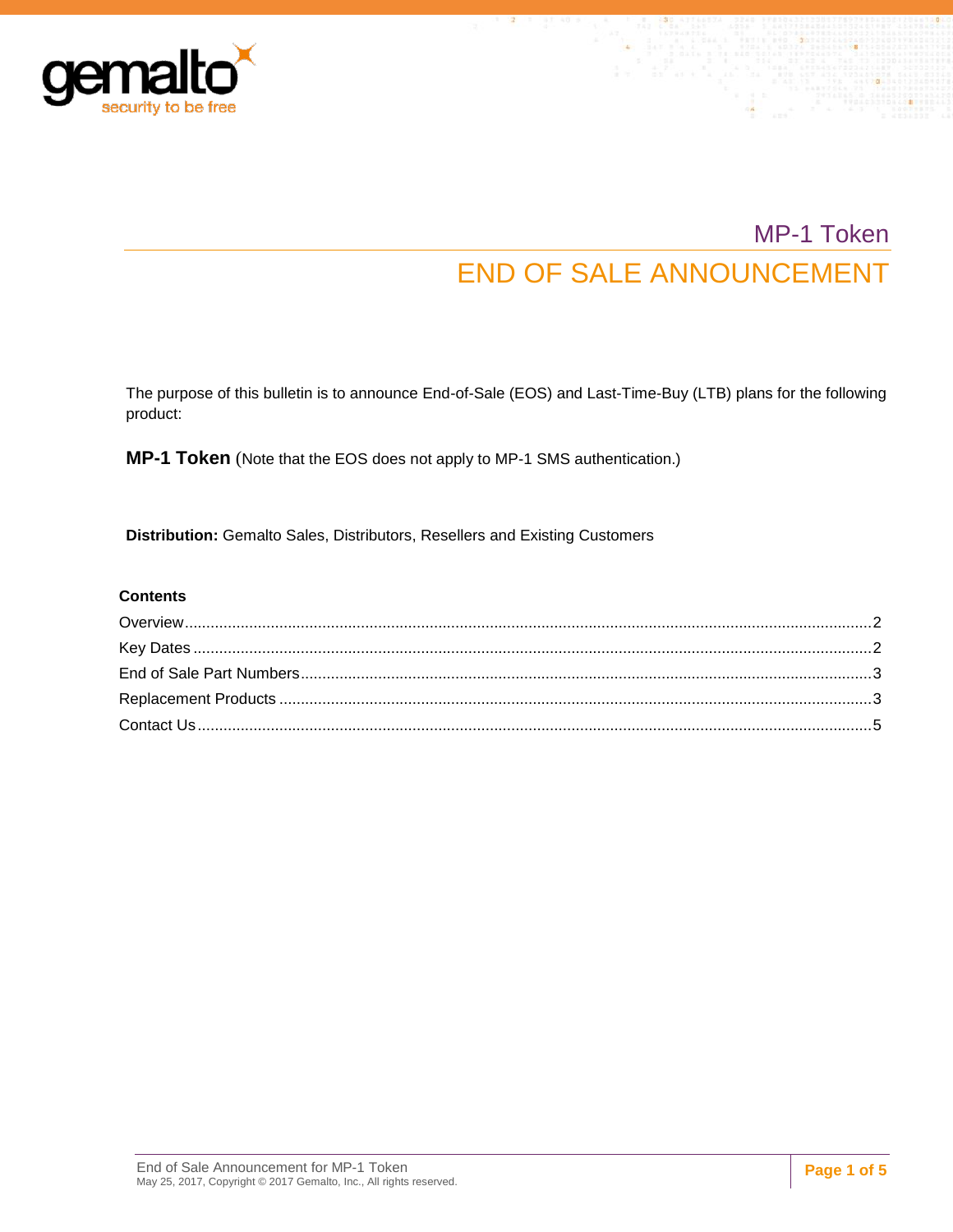

### <span id="page-1-0"></span>**Overview**

The purpose of this bulletin is to announce End-of-Sale (EOS) and Last-Time-Buy (LTB) plans for the following products:

 **MP-1 Token** (this EOS announcement applies to MP-1 phone applications only. It does not apply to MP-1 SMS licenses.)

Gemalto is committed to providing our customers with the most advanced authentication technologies. As part of our ongoing investments in our product portfolio, Gemalto will transition the products listed above to the replacement products outlined in this document and detailed in the ["Replacement Products"](#page-2-1) section.

Gemalto has developed a plan to ensure current customers a smooth transition in upgrading to the latest available Gemalto technology. If you have questions about this transition that are not addressed in this document, please contact your local account manager for more information.

# <span id="page-1-1"></span>Key Dates

The following are key dates in the End of Sale process for the different MP-1 platforms:

| <b>End-of-Sale Platform</b> | <b>Milestone</b>    | Date                  | <b>Comment</b>                                                                                                                                                                                     |
|-----------------------------|---------------------|-----------------------|----------------------------------------------------------------------------------------------------------------------------------------------------------------------------------------------------|
| <b>MP-1 for iOS</b>         | LAST-TIME-BUY (LTB) | September 29,<br>2017 | We cannot quarantee that the<br>applications will be available on the<br>app stores or that Gemalto will be<br>able to provide updates when new                                                    |
|                             | END-OF-SALE (EOS)   | September 30,<br>2017 | iOS versions are released.<br>If any issues are encountered with<br>the token after the EOS date, the<br>end user will be required to enroll<br>one of the replacement software<br>tokens offered. |

| <b>End-of-Sale Platform</b> | <b>Milestone</b>    | Date                 | <b>Comment</b>                                                                                                                                                                       |  |
|-----------------------------|---------------------|----------------------|--------------------------------------------------------------------------------------------------------------------------------------------------------------------------------------|--|
| <b>MP-1 for Android</b>     | LAST-TIME-BUY (LTB) | December 30,<br>2017 | We cannot guarantee that the<br>applications will be available on<br>the app stores or that Gemalto will<br>be able to provide updates when<br>new Android versions are<br>released. |  |
|                             | END-OF-SALE (EOS)   | December 31,<br>2017 |                                                                                                                                                                                      |  |
|                             |                     |                      | If any issues are encountered with<br>the token after the EOS date, the<br>end user will be required to enroll<br>one of the replacement software<br>tokens offered.                 |  |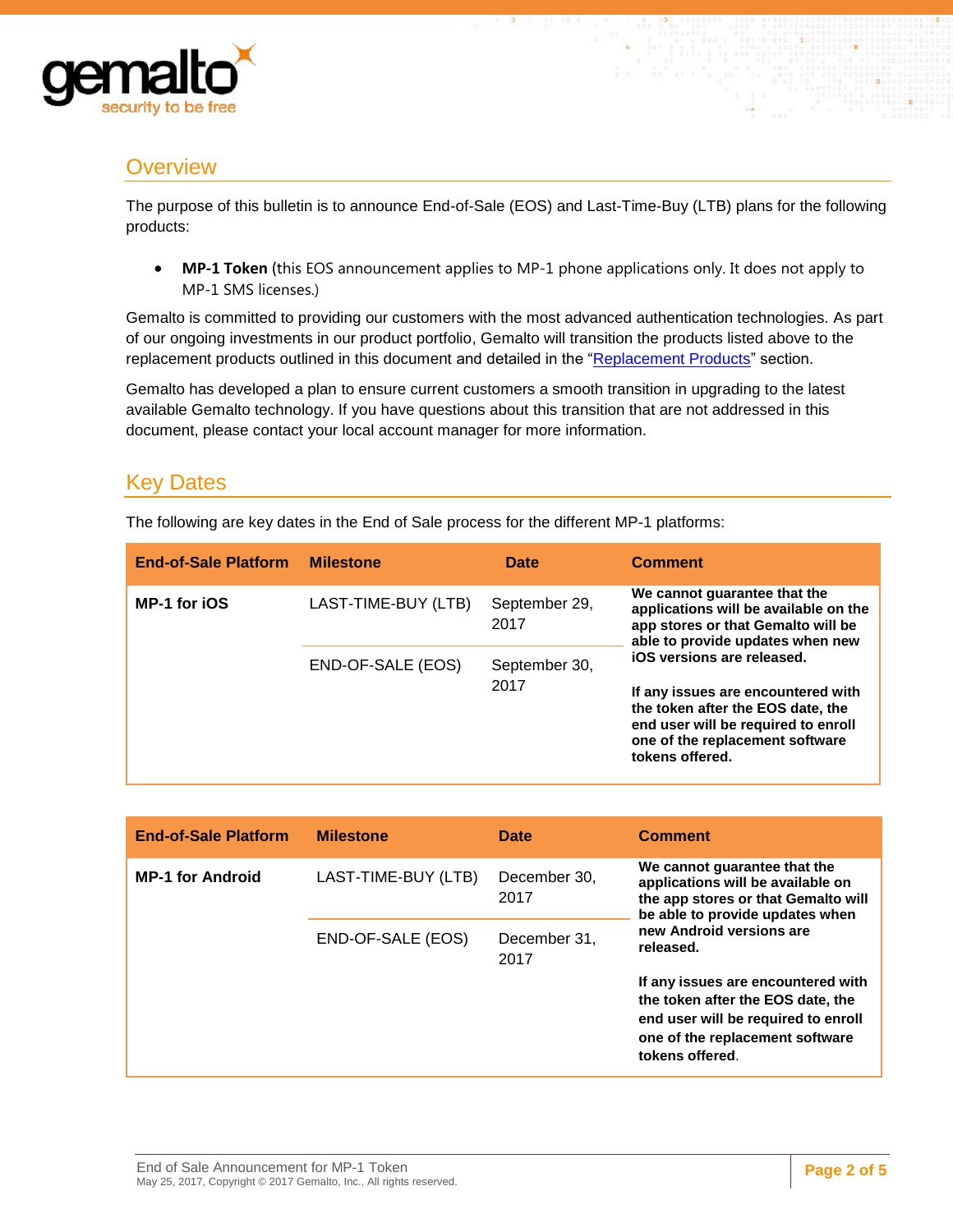

| <b>End-of-Sale Platform</b>              | <b>Milestone</b>    | <b>Date</b>   | <b>Comment</b>                                                                                                                                                       |
|------------------------------------------|---------------------|---------------|----------------------------------------------------------------------------------------------------------------------------------------------------------------------|
| <b>MP-1 for BlackBerry</b><br>and Mac OS | LAST-TIME-BUY (LTB) | June 29, 2018 | If any issues are encountered with<br>the token after the EOS date, the<br>end user will be required to enroll<br>one of the replacement software<br>tokens offered. |
|                                          | END-OF-SALE (EOS)   | June 30, 2018 |                                                                                                                                                                      |

| <b>End-of-Sale Platform</b>                | <b>Milestone</b>       | <b>Date</b>           | <b>Comment</b>                                                                                                                                                       |
|--------------------------------------------|------------------------|-----------------------|----------------------------------------------------------------------------------------------------------------------------------------------------------------------|
| <b>MP-1 for Windows</b><br><b>Desktops</b> | LAST-TIME-BUY<br>(LTB) | September 29,<br>2018 | If any issues are encountered<br>with the token after the EOS date,<br>the end user will be required to<br>enroll one of the replacement<br>software tokens offered. |
|                                            | END-OF-SALE<br>(EOS)   | September 30,<br>2018 |                                                                                                                                                                      |

# <span id="page-2-0"></span>End of Sale Part Numbers

**Cloud: 955-000016-001-000 On-prem: 955-000158-001-000**

# <span id="page-2-1"></span>Replacement Products

Gemalto is offering replacement options for the MP-1 tokens, depending on the mobile platform in use.

- MobilePASS+, an OTP software app that supports Push notifications and manual OTP generation
- MobilePASS 8, an OTP software app that supports manual OTP generation

#### **MobilePASS+**

The SafeNet MobilePASS+ is a new generation OTP software token, which offers an enhanced user experience and greater convenience compared to the MP-1. It is currently available for Android and iOS platforms, and will be available for Windows Desktops at a later date.

MobilePASS+ is a versatile token that supports OOB push notifications as well as OTP manual generation. With out-of-band (OOB) 'push OTP' technology, a push notification is sent to the user's device every time a login request is made. The user approves the request with a single tap of a button. Upon approval, a new OTP is automatically generated by the MobilePASS+ app and sent to the protected resource, saving users time and frustration, and eliminating password fatigue. In addition, MobilePASS+ supports QR code enrollment and biometric pin.

#### **MobilePASS 8**

MobilePASS 8 is an OTP software application that enables manual OTP generation on all mobile platforms.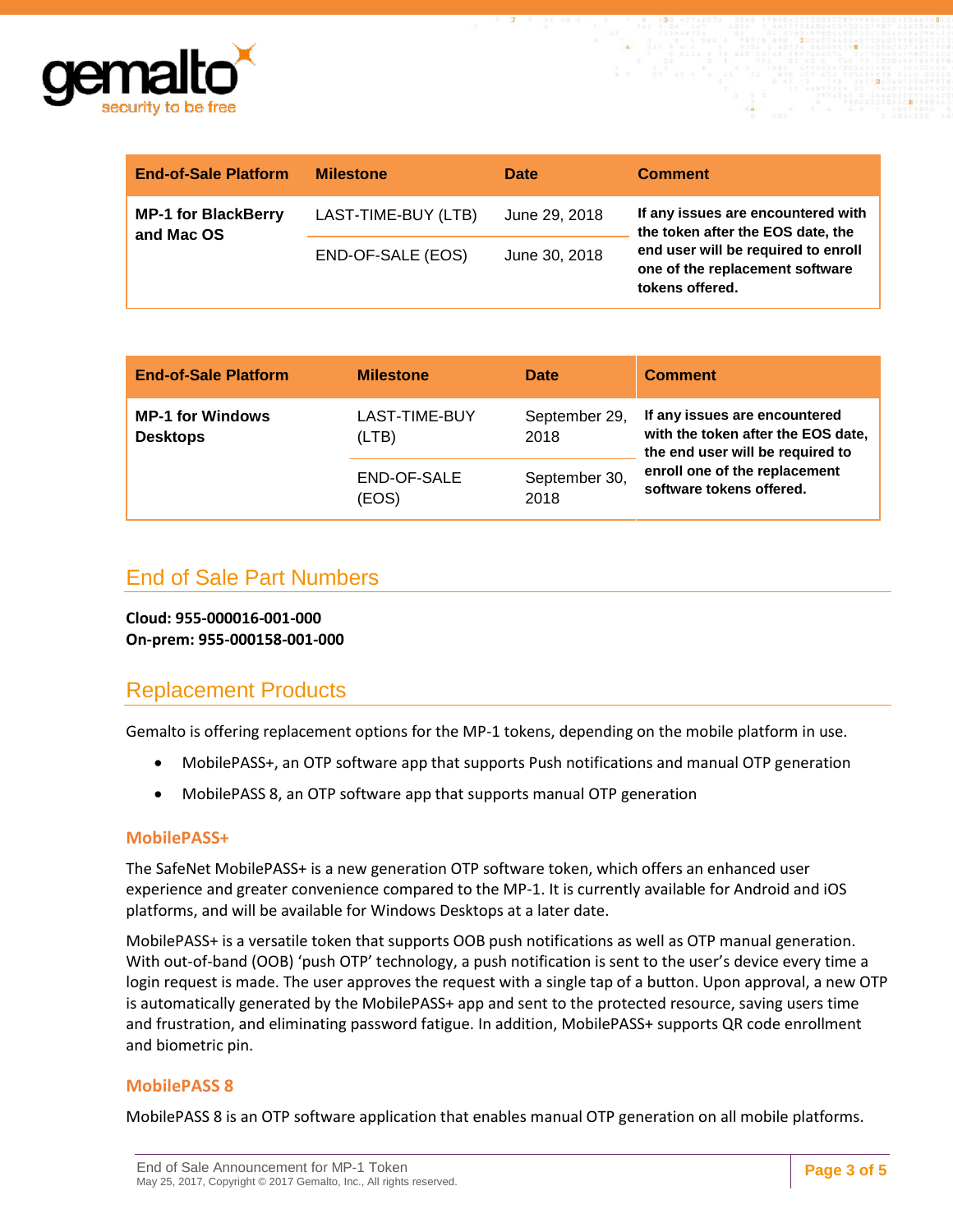

### **Replacement Product Guide**

| <b>End-of-Sale Platform</b>      | <b>End of Sale Date</b> | <b>Replacement Product</b> |
|----------------------------------|-------------------------|----------------------------|
| MP-1 for iOS                     | September 30, 2017      | MobilePASS+                |
| <b>MP-1 for Android</b>          | December 31, 2017       | MobilePASS+                |
| <b>MP-1 for Windows Desktops</b> | September 30, 2018      | MobilePASS+                |
| MP-1 for BlackBerry and Mac OS   | June 30, 2018           | MobilePASS 8               |

### **Software Token Comparison Guide**

| <b>Feature</b>                                 | MobilePASS+                                                                                                             | <b>MobilePASS</b>                                                                                                                                                                                                         | $MP-1$                                                                                                           |
|------------------------------------------------|-------------------------------------------------------------------------------------------------------------------------|---------------------------------------------------------------------------------------------------------------------------------------------------------------------------------------------------------------------------|------------------------------------------------------------------------------------------------------------------|
| <b>Platforms</b>                               | Mobile: Android, iOS,<br><b>Windows 10 (May 2018)</b><br>Desktop: Windows 7,<br>Windows 10 Mobile (May<br>2018          | <b>Mobile: Android, iOS, Windows</b><br>Phone 8.1 & 10, Windows RT,<br>Blackberry Java, Blackberry OS<br>10, J2ME<br>Desktop: Windows 7, Windows 8,<br>Windows 8.1, Windows 10,<br>Windows Server 2012 / 2012 R2,<br>OS X | <b>Mobile: Android,</b><br>iOS, Windows<br>Phone 8, Blackberry<br>Java<br>Desktop: XP, Vista,<br>Windows 7, OS X |
| Push                                           | Yes, with SAS Cloud                                                                                                     | No                                                                                                                                                                                                                        | No                                                                                                               |
| <b>Biometric PIN</b>                           | Android, iOS                                                                                                            | <b>No</b>                                                                                                                                                                                                                 | <b>No</b>                                                                                                        |
| <b>DSKPP Enrolment</b>                         | Yes                                                                                                                     | Yes                                                                                                                                                                                                                       | No, custom protocol<br>secured by TLS                                                                            |
| <b>SDK</b>                                     | Planned for Q4 2017                                                                                                     | Yes                                                                                                                                                                                                                       | <b>No</b>                                                                                                        |
| <b>OTP Methods</b>                             | Event OTP - HOTP HMAC-<br>SHA <sub>1</sub><br>Time OTP - TOTP HMAC-<br>SHA1<br>Challenge-response - OCRA<br><b>HMAC</b> | Event OTP - HOTP HMAC-<br><b>SHA256</b><br>Time OTP - TOTP HMAC-<br><b>SHA256</b><br>Challenge-response - OCRA<br>HMAC-SHA256                                                                                             | Event OTP - Custom<br>algorithm<br>Time OTP - Custom<br>algorithm                                                |
| <b>PIN Policy</b>                              | Yes                                                                                                                     | Yes                                                                                                                                                                                                                       | Yes                                                                                                              |
| <b>Device Qualification</b><br><b>Policies</b> | Yes                                                                                                                     | Yes                                                                                                                                                                                                                       | Yes                                                                                                              |
| <b>Automation policy for</b><br>re-enrollments | <b>No</b>                                                                                                               | <b>No</b>                                                                                                                                                                                                                 | Yes                                                                                                              |
| <b>Display Mask</b>                            | Character groups                                                                                                        | Character groups                                                                                                                                                                                                          | <b>Telephone Mode</b>                                                                                            |
| <b>Multiple tokens</b>                         | Yes                                                                                                                     | <b>Yes</b>                                                                                                                                                                                                                | Yes                                                                                                              |
| <b>Remote unlock</b>                           | No                                                                                                                      | No                                                                                                                                                                                                                        | Yes                                                                                                              |